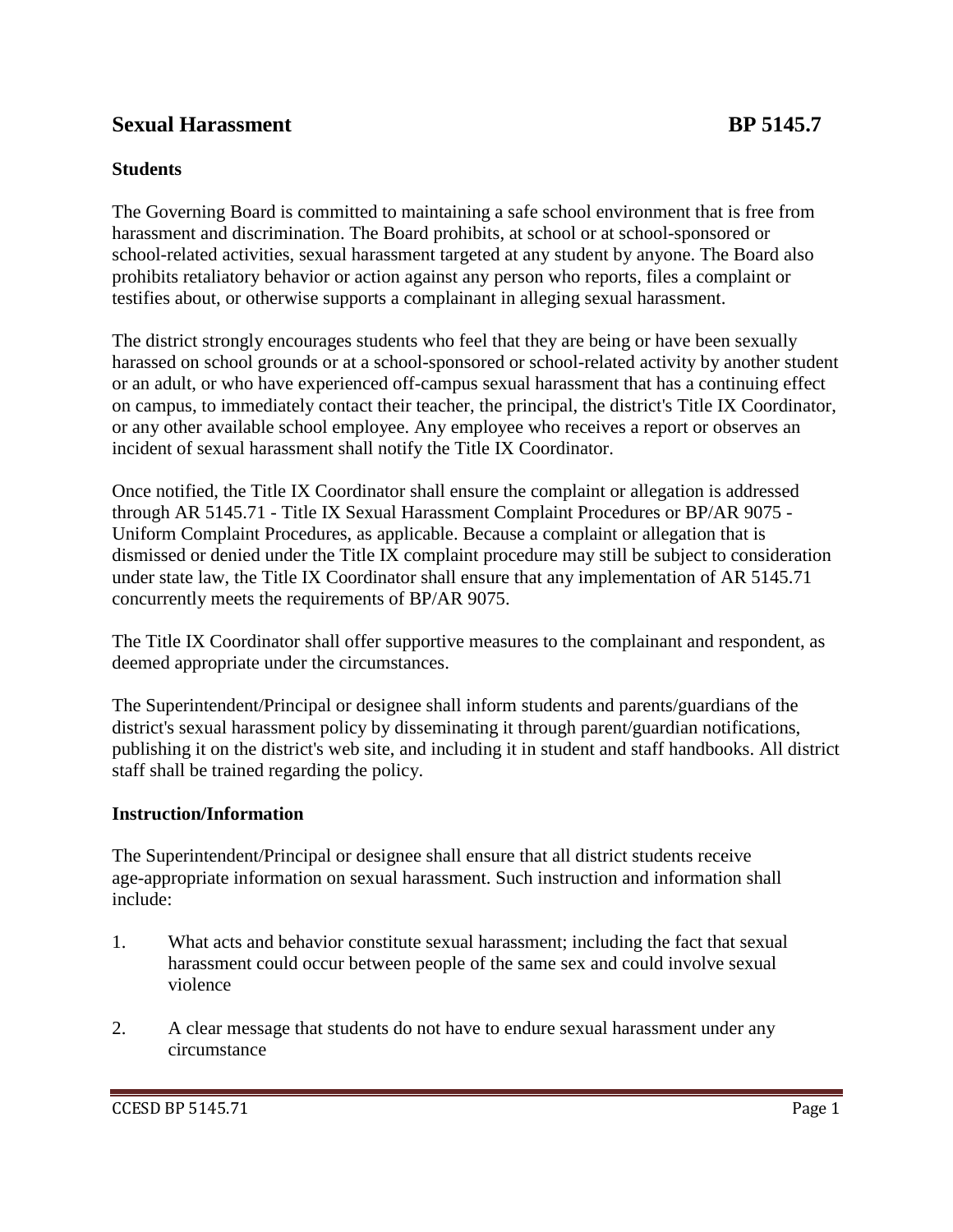- 3. Encouragement to report observed incidents of sexual harassment even when the alleged victim of the harassment has not complained
- 4. A clear message that student safety is the district's primary concern, and that any separate rule violation involving an alleged victim or any other person reporting a sexual harassment incident will be addressed separately and will not affect the manner in which the sexual harassment complaint will be received, investigated, or resolved
- 5. A clear message that, regardless of a complainant's noncompliance with the writing, timeline, or other formal filing requirements, every sexual harassment allegation that involves a student, whether as the complainant, respondent, or victim of the harassment, shall be investigated and action shall be taken to respond to harassment, prevent recurrence, and address any continuing effect on students
- 6. Information about the district's procedures for investigating complaints and the person(s) to whom a report of sexual harassment should be made
- 7. Information about the rights of students and parents/guardians to file a civil or criminal complaint, as applicable, including the right to file a civil or criminal complaint while the district investigation of a sexual harassment complaint continues
- 8. A clear message that, when needed, the district will implement supportive measures to ensure a safe school environment for a student who is the complainant or victim of sexual harassment and/or other students during an investigation

# **Disciplinary Actions**

Upon completion of an investigation of a sexual harassment complaint, any student found to have engaged in sexual harassment or sexual violence in violation of this policy shall be subject to disciplinary action. For students in grades 4-12, disciplinary action may include suspension and/or expulsion, provided that, in imposing such discipline, the entire circumstances of the incident(s) shall be taken into account.

Upon investigation of a sexual harassment complaint, any employee found to have engaged in sexual harassment or sexual violence toward any student shall be subject to disciplinary action, up to and including dismissal, in accordance with law and the applicable collective bargaining agreement.

# **Record-Keeping**

In accordance with law and district policies and regulations, the Superintendent/Principal or designee shall maintain a record of all reported cases of sexual harassment to enable the district to monitor, address, and prevent repetitive harassing behavior in district schools.

Legal Reference: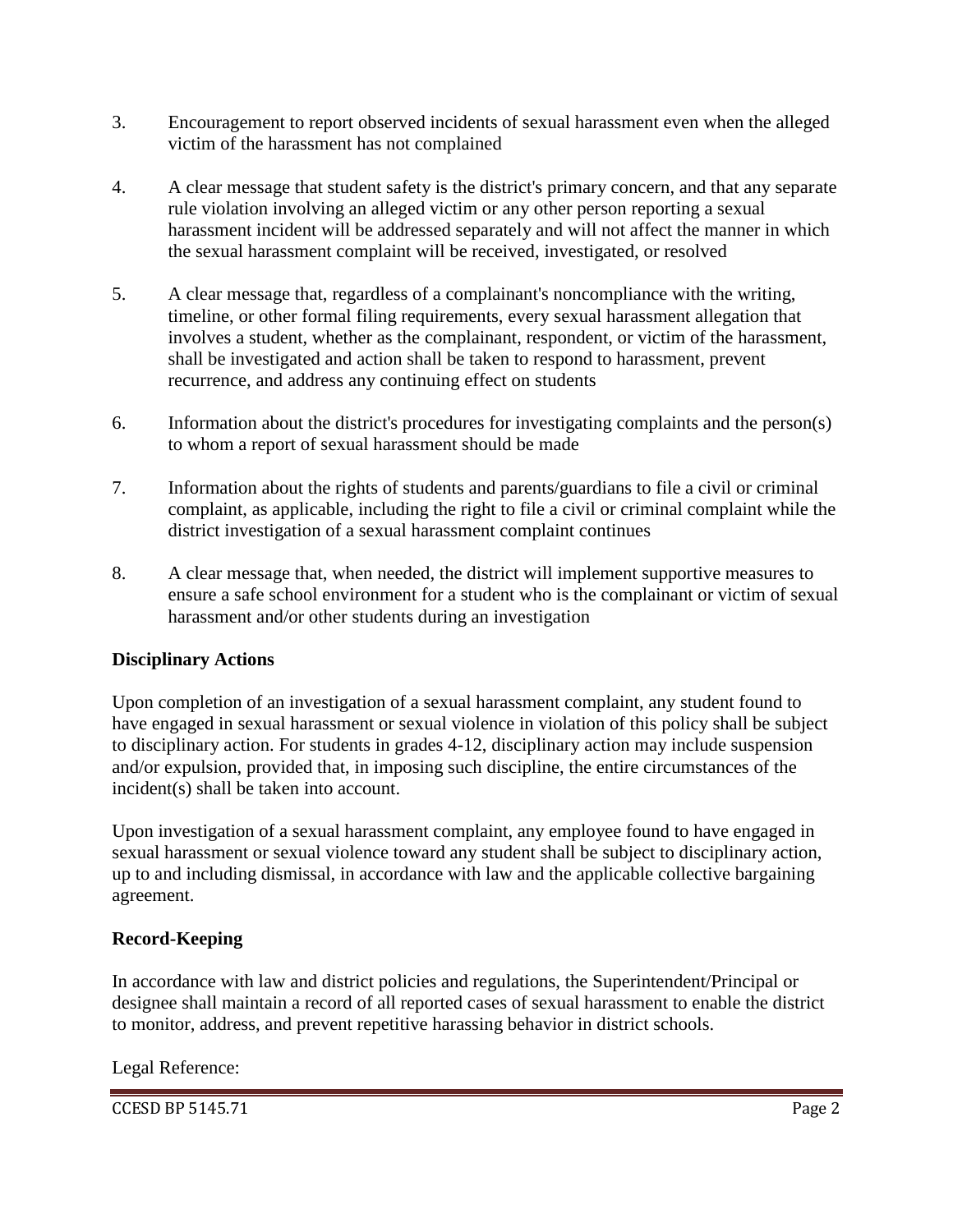EDUCATION CODE

200-262.4 Prohibition of discrimination on the basis of sex

48900 Grounds for suspension or expulsion

48900.2 Additional grounds for suspension or expulsion; sexual harassment

48904 Liability of parent/guardian for willful student misconduct

48980 Notice at beginning of term

48985 Notices, report, statements and records in primary language

CIVIL CODE

51.9 Liability for sexual harassment; business, service and professional relationships

1714.1 Liability of parents/guardians for willful misconduct of minor

GOVERNMENT CODE

12950.1 Sexual harassment training

CODE OF REGULATIONS, TITLE 5

4600-4670 Uniform complaint procedures

4900-4965 Nondiscrimination in elementary and secondary education programs

UNITED STATES CODE, TITLE 20

1092 Definition of sexual assault

1221 Application of laws

1232g Family Educational Rights and Privacy Act

1681-1688 Title IX of the Education Amendments of 1972

UNITED STATES CODE, TITLE 34

12291 Definition of dating violence, domestic violence, and stalking

UNITED STATES CODE, TITLE 42

1983 Civil action for deprivation of rights

2000d-2000d-7 Title VI, Civil Rights Act of 1964

2000e-2000e-17 Title VII, Civil Rights Act of 1964 as amended

CODE OF FEDERAL REGULATIONS, TITLE 34

99.1-99.67 Family Educational Rights and Privacy

106.1-106.82 Nondiscrimination on the basis of sex in education programs COURT DECISIONS

Donovan v. Poway Unified School District, (2008) 167 Cal.App.4th 567

Flores v. Morgan Hill Unified School District, (2003, 9th Cir.) 324 F.3d 1130

Reese v. Jefferson School District, (2000, 9th Cir.) 208 F.3d 736

Davis v. Monroe County Board of Education, (1999) 526 U.S. 629

Gebser v. Lago Vista Independent School District, (1998) 524 U.S. 274

Oona by Kate S. v. McCaffrey, (1998, 9th Cir.) 143 F.3d 473

Doe v. Petaluma City School District, (1995, 9th Cir.) 54 F.3d 1447

Management Resources:

CSBA PUBLICATIONS

Providing a Safe, Nondiscriminatory School Environment for Transgender and Gender-Nonconforming Students, Policy Brief, February 2014 Safe Schools: Strategies for Governing Boards to Ensure Student Success, 2011 U.S. DEPARTMENT OF EDUCATION, OFFICE FOR CIVIL RIGHTS PUBLICATIONS Q&A on Campus Sexual Misconduct, September 2017